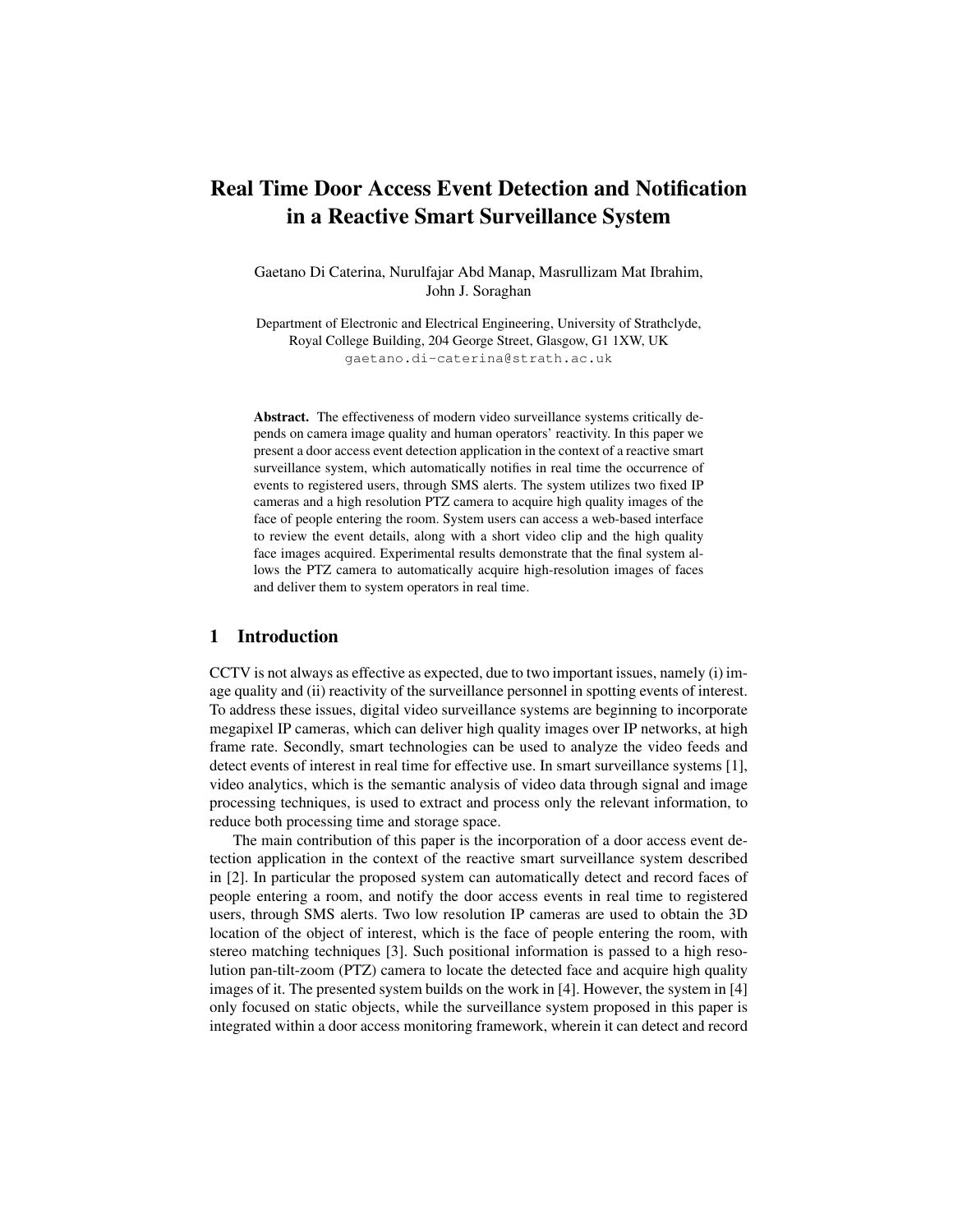

Fig. 1. System design with two IP cameras and a PTZ camera.

moving objects, such as the faces of people entering the room. The remainder of the paper is organized as follows. Section 2 gives a brief overview of the system architecture. Section 3 provides a detailed description of the system camera processor. Section 4 contains experimental results and discussion, while section 5 concludes the paper.

# 2 System architecture

A block diagram of the overall reactive smart surveillance system is depicted in Fig. 1. The system hardware includes two 1.3 megapixel Arecont AV1300 fixed IP cameras, and a 5 megapixel ACTi IP Speed Dome (CAM-6510) PTZ camera. The system software components are: one camera processor, which analyzes the input video feeds; a web server and associated database to store details of the detected events; a helper application which saves event data received from the camera processor into the database and sends SMS alerts to registered users. The camera processor is implemented in Matlab, Java and C, and it includes the video analytics algorithms, the PTZ controller and the event notification block. The two IP cameras are set up in a stereo configuration and have the door in their field of view. When the door opens, the IP cameras acquire real time images from two different angles. Such images are combined to produce stereo vision and compute the 3D location of the object of interest, i.e. the face of the person entering. This information is fed to the PTZ controller, which pans and tilts the PTZ camera to point at the targeted face and acquire a high resolution image of it. The door access event is also notified in real time to registered users, through SMS alerts.

## 3 Camera processor description

#### 3.1 Door open detection

The main objective of this block is to detect in each new frame whether the door is open or closed. Door open detection is performed only on the left image, for simplicity. Since the two IP cameras are fixed, it is reasonable to select a region of interest (ROI) for the door in the  $W \times H$  image, either manually or automatically [5], as shown in Fig. 2(a), with  $x_0$ ,  $x_1$ ,  $y_0$  and  $y_1$  being the horizontal and vertical coordinates of the ROI. The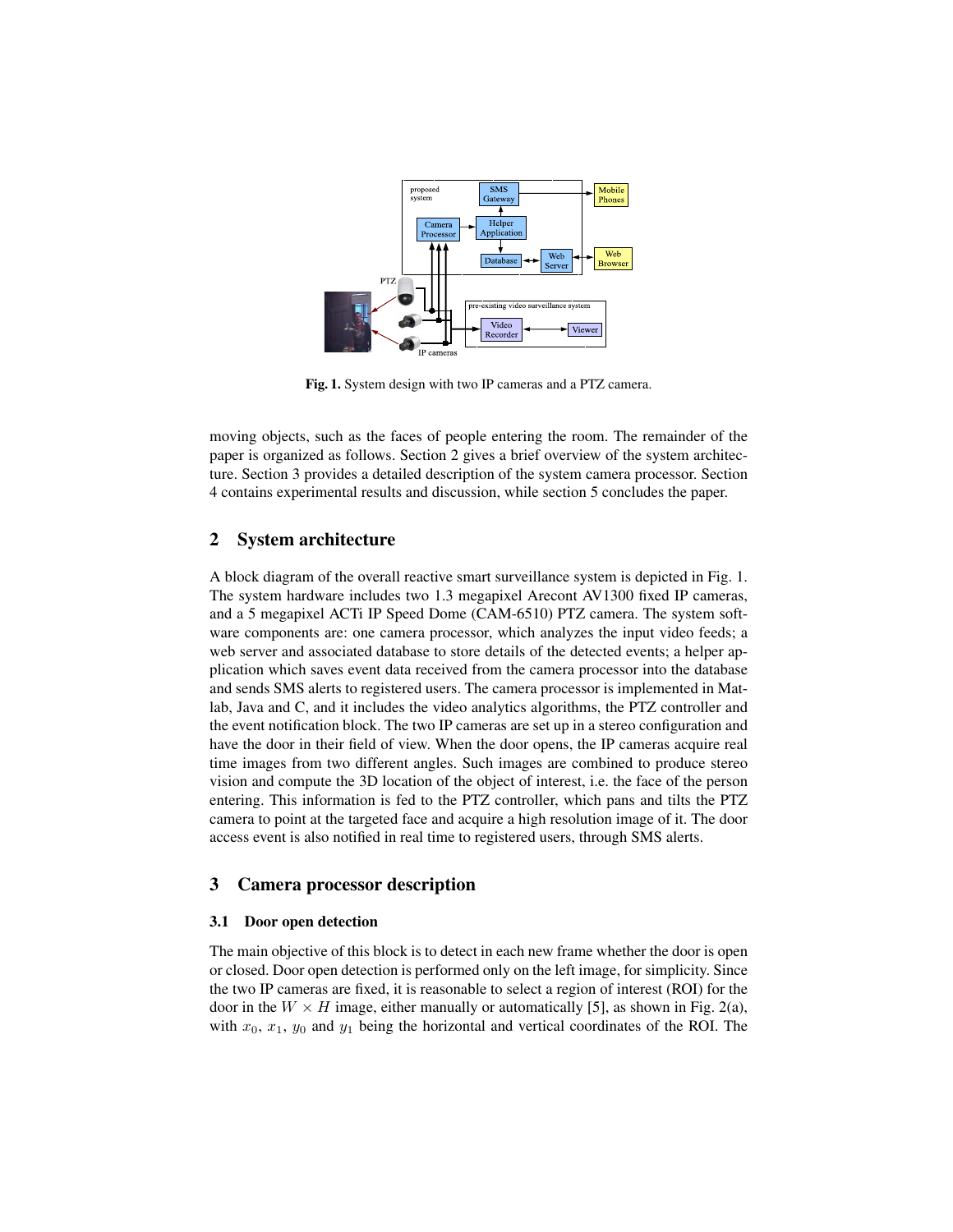

Fig. 2. Door open detection. (a)  $2M \times M$  binary mask applied to the door image; (b) Behaviour of the sum  $S_i$  in both 'door open' and 'door closed' images.

vertical side of the ROI where the hinges of the door are, is identified as 'hinge side', while the other vertical side is identified as 'free side'. In order to detect whether the door is open in the  $i^{th}$  frame, a  $2M \times M$  binary mask as in Fig. 2(a) is overlapped across the 'free side' at the top, in position  $P_{ref} = (x_1 - M, y_0)$ , so that no object can ever occlude this part of the ROI. In usual video surveillance setups, cameras are mounted from the ceiling or at the very top of side walls, therefore the line of sight between camera and top edge of the door is never occluded. The pixel values in the binary mask are multiplied with the corresponding pixel values in the *i th* frame and summed together to obtain the sum  $S_i$  at position  $P_{ref}$ . As an experiment, if the binary mask scans the 'door closed' and 'door open' images horizontally, with its position going from  $P_1 = (x_1 - 3M, y_0)$  to  $P_2 = (x_1 + 3M, y_0)$ , the graph in Fig. 2(b) is obtained. It is possible to see that in position  $P_{ref}$  the sum  $S_i$  can assume two very different values *Sopen* and *Sclosed*, when the door is respectively open and closed. The only assumption here is that the door, the wall beside it and the background behind it do not all have the same colour. This suggests that a threshold  $\chi$  can be set as  $\chi = |S_{open} - S_{closed}|/2$ . For the *i*<sup>th</sup> frame,  $S_i$  is computed and if  $|S_i - S_{closed}| > \chi$ , then the door is considered to be open and the face detection algorithm is run. The presented door open detector is simple and fast and it can be seen as an improved motion detector that works on the underlying image structure: in a conventional motion detector, the pixel-wise difference between frames is thresholded to detect motion; in the proposed detector, the strength of the vertical edge on the door 'free side' is analyzed instead. Therefore, while a conventional motion detector could also be triggered by shadows and light changes, the presented door open detector is triggered only when the door is actually open, i.e. the strength of the vertical edge on its 'free side' varies.

#### 3.2 Face detection

There are four stages in the face detection step: skin colour segmentation, morphological processing, bounding rectangle forming and SVM classification. The obvious advantages of skin colour segmentation are fast processing and high robustness to geometric variation of head pose and orientation. For this purpose three colour spaces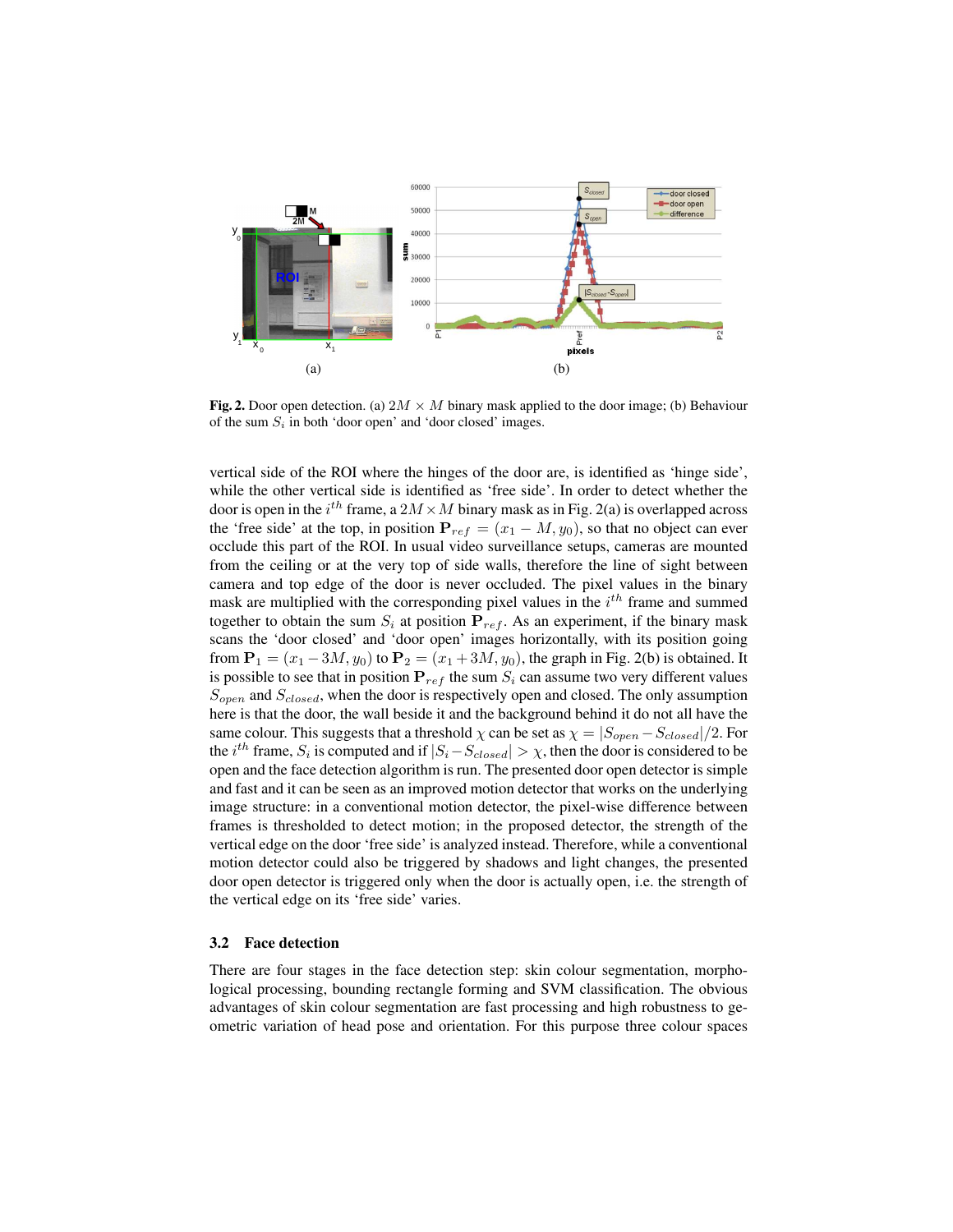have been employed: RGB, YCbCr and HSV. These three colour spaces are widely used in skin detection research [6–9]. RGB is the most used one, although it is not very robust to light changes. Therefore Kovac *et al.* [7] used gray world method as an adaptation technique, to correct the images before applying skin detection. To adapt to light changes, Pai *et al.* [8] modulated the range of YCbCr skin colour distribution. The last colour space, i.e. HSV, represents colours in terms of depth, purity and brightness [6,9]. From these three colour spaces, a combination rule for segmentation is formulated as in (1), to overcome sensitivity to illumination changes, ethnicity skin colour and different characteristics of cameras.

if 
$$
(r > 95 \land g > 40 \land b > 20)
$$
  
\n
$$
\land ((\max(r, g, b) - \min(r, g, b)) > 15)
$$
\n
$$
\land (|r - g| > 15) \land (r > g) \land (r > b)
$$
\n
$$
\land (140 < c_b < 195) \land (140 < c_r < 165)
$$
\n
$$
\land (0.01 < hue < 0.1)
$$
\nthen *(selected pixel is skin)* (1)

To obtain well segmented skin regions, mathematical morphology is used to remove noise and fill small holes. Bounding rectangles are formed by using the connected components labeling operator. Each bounding rectangle is then examined in terms of size and pattern. The pattern shape describes whether the rectangle bounds a face or a nonface object, and it is measured by the width-to-height ratio of the rectangle defined as:

$$
0.83 < \frac{width}{height} < 1.27 \tag{2}
$$

The range values in (2) are obtained from experiments carried out on 98 images containing 561 faces. Fig. 3(a) shows example of experimental results after skin colour segmentation and rectangle bounding formation. In these images, the rectangles bound all the regions segmented as skin. Rectangles that are too small or do not comply with (2) are discarded, as in Fig. 3(b). The remaining bounding rectangles are then classified as whether containing face or non face by using SVM on horizontal projection features. The horizontal projection of a face has a distinctive pattern, which is used as features for SVM training and classification. Fig. 4 shows three different poses of face, with horizontal projection profiles of eyes, nose and mouth. The values of peak and valley projected by the horizontal profile are used as features to differentiate between face and non-face objects. For this purpose, the image regions included in the remaining bounding rectangles are converted to gray scale. However, due to noise, such regions project an indistinctive horizontal graph projection, from which it is difficult to extract features. Therefore a Gaussian filter is employed to smoothen such face candidate regions. These smoothened regions are finally classified using SVM. Face regions in output from the SVM classifier in the left image are then processed in the stereo matching step, to find their corresponding regions in the right image.

#### 3.3 Stereo matching and 3D location estimation

Stereo matching determines which parts of the left and right images correspond to the same scene element. The central block from the detected human face in the left image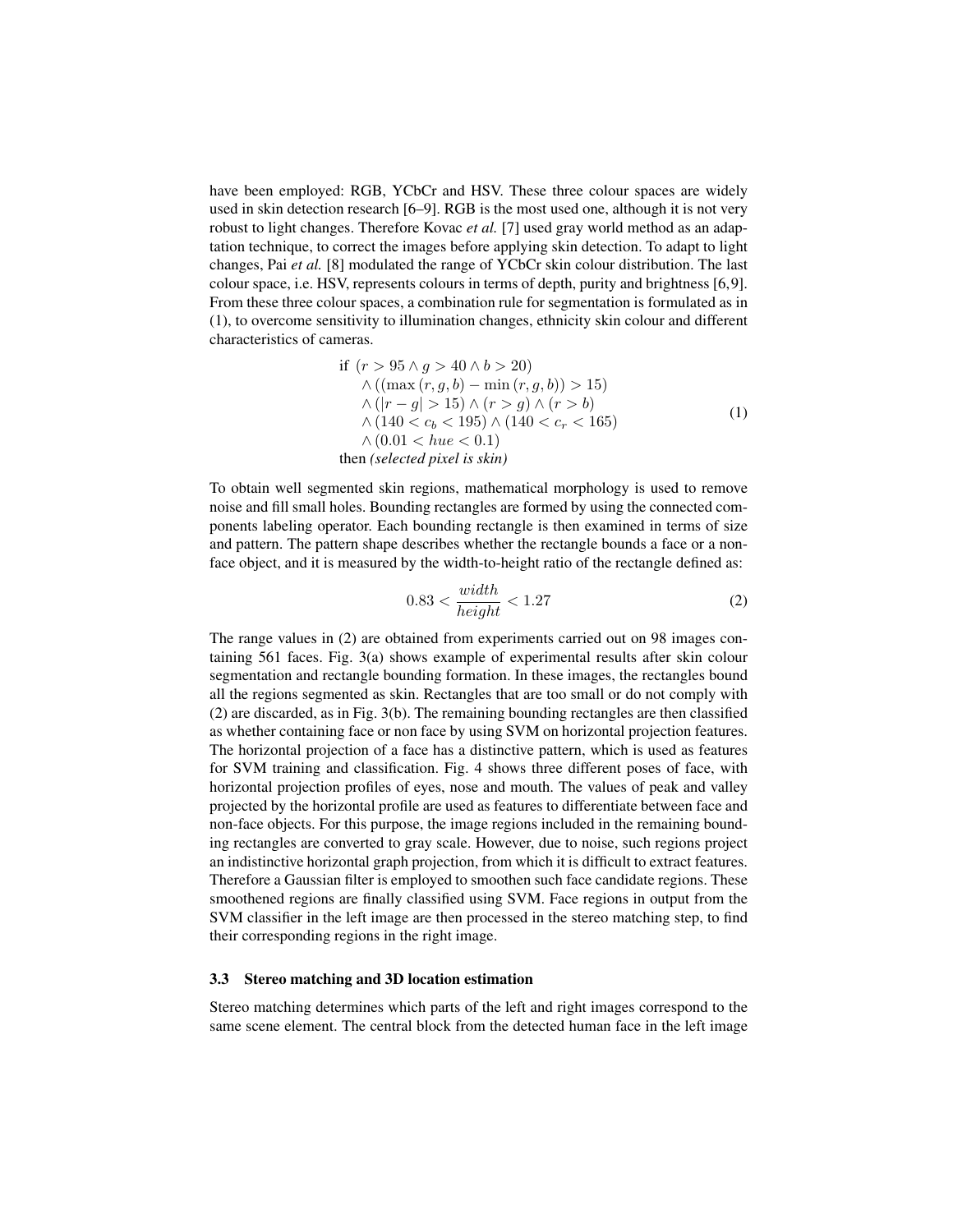

Fig. 3. Experimental results after skin colour segmentation and rectangle bounding formation.



Fig. 4. The horizontal projection profile of three faces.

is taken as a reference and compared with blocks in a search area in the right image. The block size is constrained to  $\psi \times \psi$  pixels, while the size of the search area is of *ξ* × *ξ* pixels. The actual values of *ψ* and *ξ* depend on the application and also on the stereo camera setup. In the proposed system these values are  $\psi = 32$  and  $\xi = 128$ . The matching between blocks in the left and right cameras is determined by the value of a cost function. Here, any matching measure could be used; however for low computation, we use the Sum of Absolute Differences (SAD). Minimizing the SAD measure gives the position in the right image of the best match for the reference block selected in the left image. To calculate the accurate 3D location of the detected human face, basic geometry rules are used. The simplest geometry of stereo video system consists of two parallel cameras with horizontal displacement, i.e. along the *X* axes, as shown in Fig. 5. Such geometry is derived from the pinhole camera model [10] and the same horizontal line is referred to as epipolar line. The symbol *f* is the focal length of the camera lens and *B* is the baseline distance, i.e. the distance between the two camera optical centres. If  $\mathbf{O}_L = (U_L, V_L)$  and  $\mathbf{O}_R = (U_R, V_R)$  are the projections in the left and right images, relative to the respective camera centre points, of the 3D point **P***L*, as illustrated in Fig. 5, it holds  $V_L = V_R$  and the disparity of the stereo images is obtained as difference between  $U_L$  and  $U_R$ :

$$
d = U_L - U_R = \left(f\frac{x_L}{z_P} - f\frac{x_R}{z_P}\right) = \left(f\frac{x_L}{z_P} - f\frac{x_L - B}{z_P}\right)
$$
(3)

The location of correct projections of the same point  $P$  on the two image planes can determine the exact depth of **P** in the real world. From (3), the depth  $z<sub>P</sub>$  of the point **P** is computed as  $z_P = (fB)/d$ . Therefore, the equations used to calculate the exact location  $P = (x_P, y_P, z_P)$  of the target object are:

$$
x_P = \frac{Bx_L}{d}, \quad y_P = \frac{By_L}{d}, \quad z_P = \frac{Bf}{d}
$$
 (4)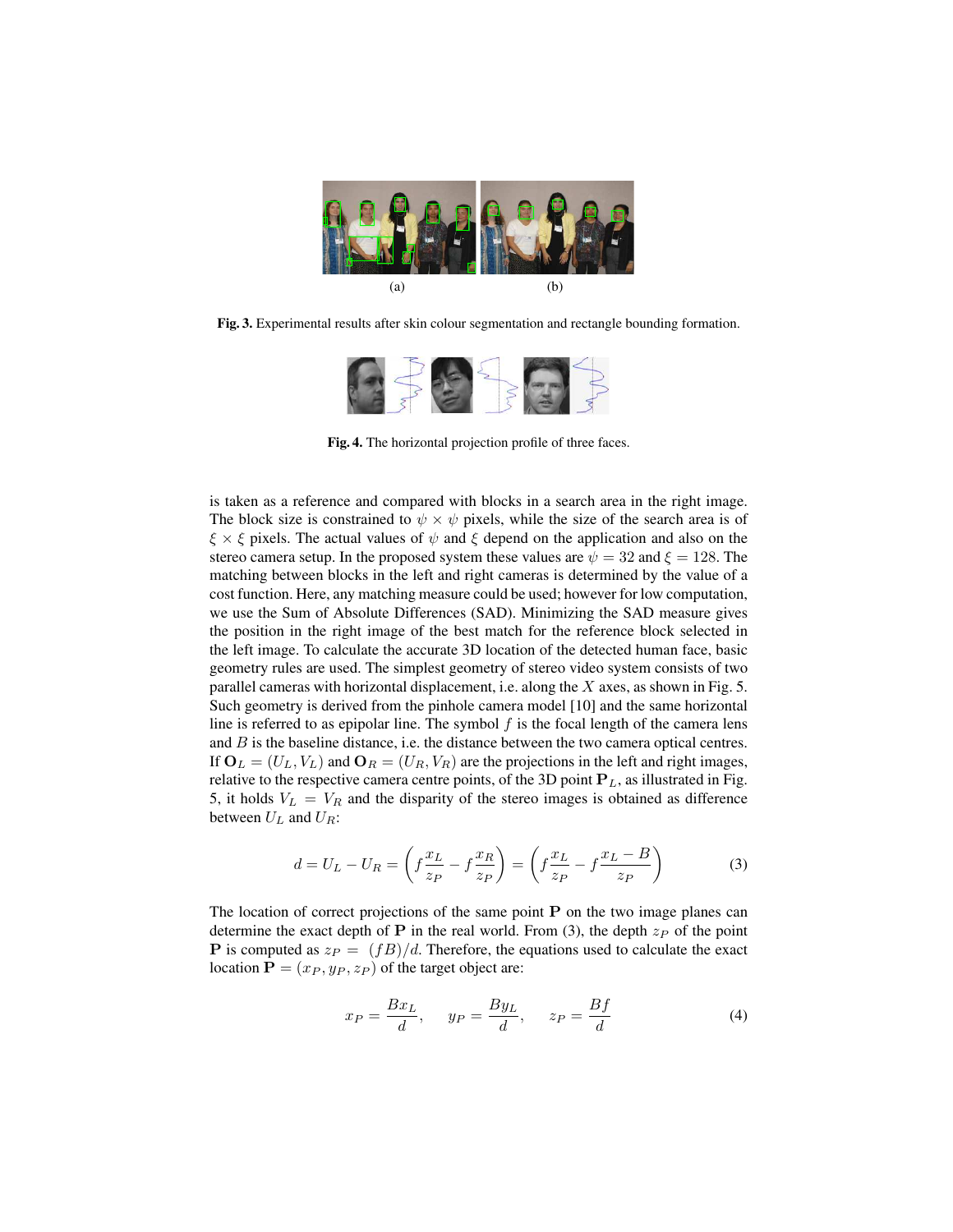

Fig. 5. Stereo camera configuration.

#### 3.4 PTZ controller

The PTZ controller module deals with the PTZ hardware, firmware and communication protocols. First, it applies a homogeneous transformation to compute the 3D location  ${\bf P}_{PTZ} = (x_{PTZ}, y_{PTZ}, z_{PTZ})$  of the target with respect to the PTZ. If T is a transformation matrix that transforms from the stereo cameras coordinate frame to the PTZ coordinate frame, the location  $P_{PTZ}$  is computed as:

$$
[x_{PTZ}, y_{PTZ}, z_{PTZ}, 1]^T = \mathbf{T} [x_P, y_P, z_P, 1]^T
$$
 (5)

The PTZ controller converts the target location  $P_{PTZ}$  into pan and tilt angles, and zoom factor for the PTZ. These values are incorporated into commands for the PTZ, in the form of standard HTTP requests, over the network. The panning angle *θ* and the tilting angle *β* are calculated as:

$$
\theta = \tan^{-1}\left(\frac{z_{PTZ}}{D - x_{PTZ}}\right) \tag{6}
$$

$$
\beta = \tan^{-1}\left(\frac{y_{PTZ}}{\sqrt{(D - x_{PTZ})^2 + z_{PTZ}^2}}\right) \tag{7}
$$

where *D* is the distance between IP cameras and PTZ along the *X* axes. The zoom ratio instead is proportional to the Euclidean distance between PTZ camera and target object.

#### 3.5 Event notification

When the door is detected as open as described in section 3.1, a timer is started and after 10s a door access event is triggered. At this point a low frame rate  $(2 - 5$ fps) video clip of the past 10s is created and asynchronously sent to the helper application, along with event details, such as time, date and camera ID. The helper application saves the event data in the web server database and issues an SMS alert to a list of pre-registered users, who can access the remote interface, to review event details and short video clip in real time, along with the high resolution face images recorded by the PTZ camera. The time delay before triggering a door access event is needed to make sure that the short video clip includes also images of the actual person entering the room. Within such interval, no other events are triggered. This is to prevent events from being triggered at every frame. However, if the door stays open for more than 10s, the timer is started again and a new event is triggered when the timer expires again.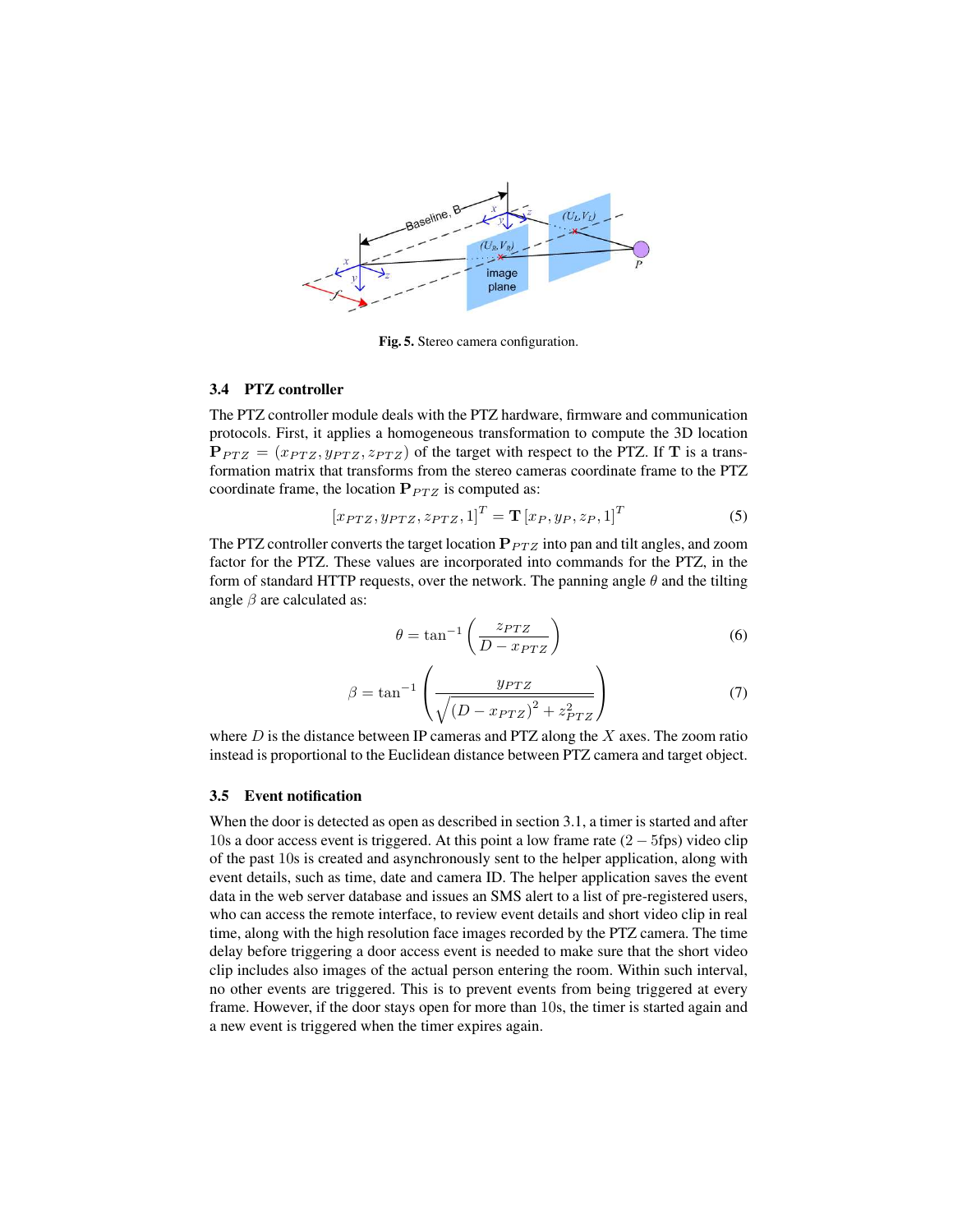

Fig. 6. Visual results. (a) left image; (b) right image; (c) high resolution image from the PTZ.

| Axes     | X | V                             | Z |
|----------|---|-------------------------------|---|
| $\mu$    |   | $0.047m$ 0.099m 0.357m        |   |
| $\sigma$ |   | $0.027$ m $0.011$ m $0.077$ m |   |

Table 1. Mean and standard deviation of absolute differences.

| <i><b>Operation</b></i> | $\mu$  |        |
|-------------------------|--------|--------|
| Acquisition             | 0.090s | 0.004s |
| Face detection          | 0.032s | 0.002s |
| Stereo matching         | 0.028s | 0.001s |
| Location estimation     | 0.001s | 0.000s |

Table 2. Average execution times.

## 4 Results and discussion

Fig. 6 shows results of the face detection and high resolution face image acquisition. Fig. 6(a) and (b) are the left and right camera views and they are in the same epipolar line. The searching area is minimized to the door mask region only, instead of all the pixel images. With this approach, the execution of stereo matching and face detection is faster. The distance between IP cameras and the target in Fig. 6 is 4m. The face detection algorithm was tested with the CMU face colour images database [11], which contains a variety of faces in normal room lighting conditions. 346 face images with a variety of skin colour tones and different facial poses were used. The face detection described in this paper correctly detected human faces in 327 images (94*.*5%), with 19 images (5*.*5%) erroneously detected. The main cause of the errors was due to pieces of clothing classified as skin.

The face detection result is processed in the block matching and 3D location estimation steps, to obtain the depth and location of the targeted object. With this information, the coordinates of the object are calculated and transmitted to PTZ camera controller. The coordinates are converted into pan and tilt angles for the PTZ. The PTZ camera captures the targeted object as shown in Fig. 6(c), where the distance between object and PTZ camera is calculated as 8*.*13m. The object detected with the PTZ can be tracked and images of it are recorded automatically. The system has been developed and tested using different test vectors, by placing the cameras at different locations with respect to the PTZ, and with different people as target. The PTZ response upon changes of the coordinates has been found to be quick.

For the location estimation test, the system is fed with the 22 sets of stereo images, to evaluate the accuracy of the target location estimated by the proposed system, with respect to the exact target location in the 3D space. The error between each set of estimated and exact locations is computed as Euclidean distance. Table 1 shows means